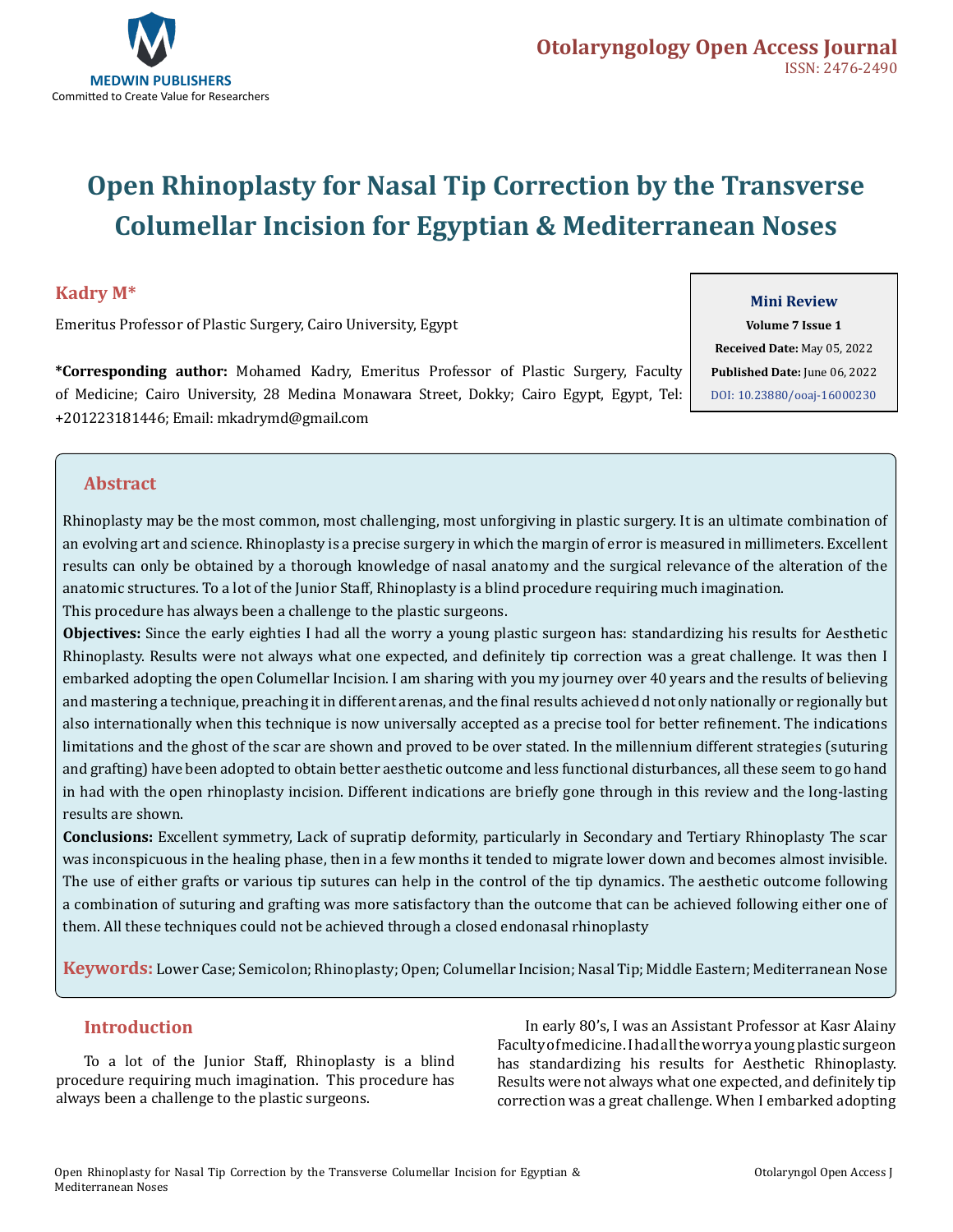## **[Otolaryngology Open Access Journal](https://medwinpublishers.com/OOAJ/)**

the open Columellar Incision. I was criticized and torn apart when I first presented the technique.

I published this article "Nasal Tip Correction by The Transverse Columellar Incision. Med. J. Cairo Univ., Vol. 54, No 2: 190-208, 1986". Since then, I was preaching presenting my experience in different meetings and congresses, in the middle East and Europe.

> "Open Rhinoplasty for Nasal Tip Correction by The Transverse Columellar Incision for Egyptian & Mediterranean Noses"; was very well received when presented in the Italian society of Plastic Surgery in Palermo, Italy 1998. A good part of their Tip Bulk being due to DERMOFAT rather than excess cartilage.

 Excision of the former, and most important achieving symmetry by the endonasal route is always difficult. Furthermore, Internal Scarring and Synechiae are always, though rare a possibility difficult to avoid (Vogt, 1983).

The aim of a satisfactory rhinoplasty is a refined tip crowning the nose, endomucosal dissection preventing disturbance of the nasal physiology rather than mere reduction to fit nasal profile. We used the transverse columellar incision being a simple one and allowing good access and achieving good cosmetic results.

We used this technique for bulky tip with seborrheic thick skin, secondary and tertiary rhinoplasty, augmentation rhinoplasty with a rib, cleft lip noses, black skin patients,

tip correction with excision of alae, correction of deviated septum with satisfactory results. The ghost of a visible scar is False even in the darkest patients. We do not recommend its indiscriminate use but we preserve it when the precise indication is present.

There were certain evolutional steps for Open Rhinoplasty progression; resection, scoring, morselizing, suturing, grafting naturally and synthetically and the overlap between them. In the 80s and 90s we used the suturing technique alone. In the beginning of the New Millennium, Autologous grafts combined with suturing techniques had become very popular. It has proved to be very efficient in reshaping and reconstructing of a new nose and preservation of nasal function internally and externally.

Open rhinoplasty obliges the surgeon to perform a detailed presurgical analysis of each patient, analyzing ethnic characteristics, skin thickness, cartilage strength, and nasal tip shape and position. This analysis helps the surgeon determine the patient's nasal anatomy and the precise changes that should be performed surgically. The goal is to obtain a natural-looking result that is proportional to the patient's face and aesthetically attractive as well as stable and durable over time.

Our analysis revealed that surgeons primarily learn Open Septorhinoplasty through residency training and didactic courses. Furthermore, younger surgeons perform open Rhinoplasty more frequently compared with older surgeons for all indications.



Kadry M. Open Rhinoplasty for Nasal Tip Correction by the Transverse Columellar Incision for Egyptian & Mediterranean Noses. Otolaryngol Open Access J 2022, 7(1): 000230.